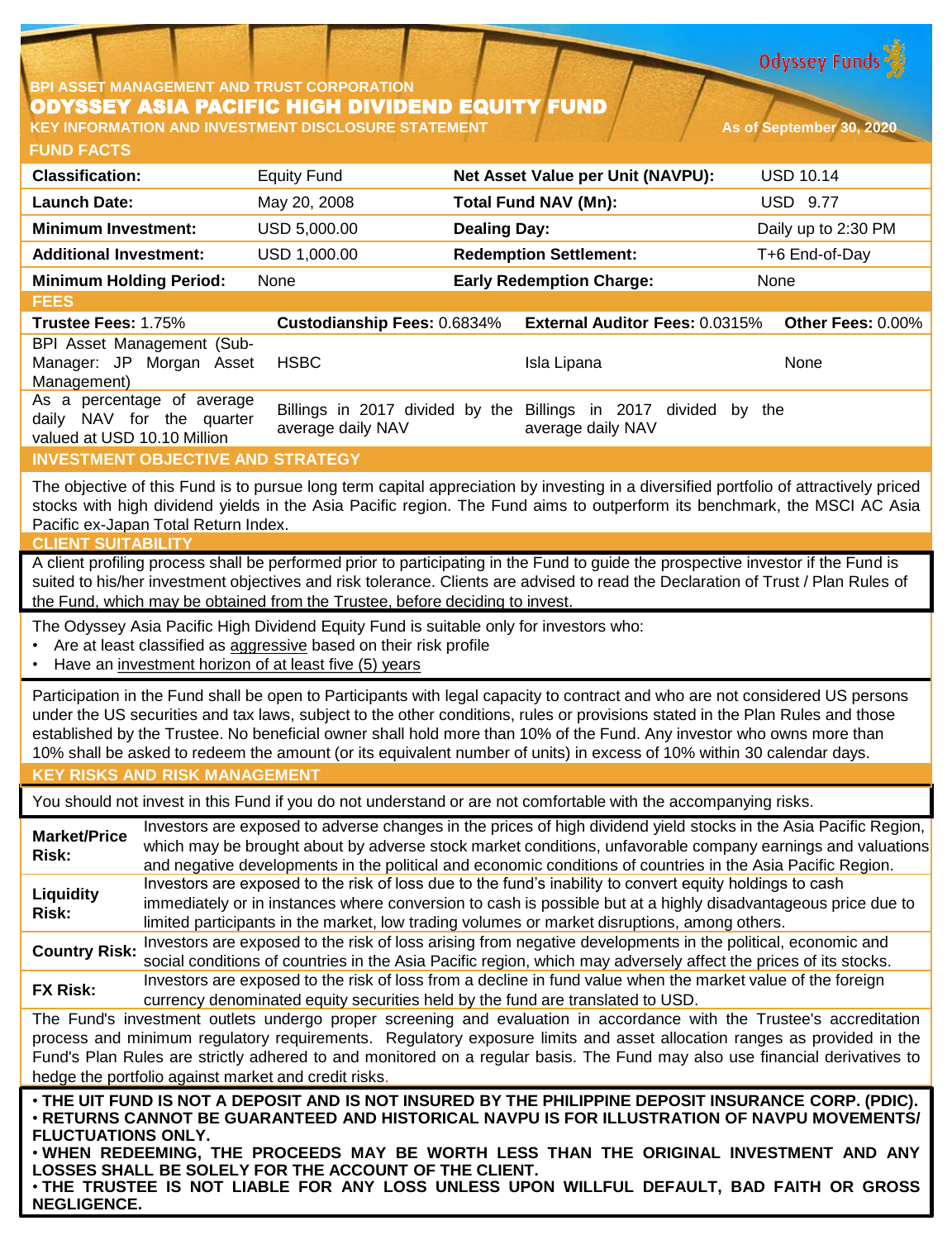## **FUND PERFORMANCE AND STATISTICS AS OF SEPTEMBER 30, 2020**

(Purely for reference purposes and is not a guarantee of future results)

#### **NAVPU GRAPH**



**CUMULATIVE PERFORMANCE (6)** Benchmark\* : MSCI AC Asia Pacific ex-Japan Total Return Index

| <b>COMOLATIVE LENT ORMANGE (70)</b>    |            |         |          |         |         |         |
|----------------------------------------|------------|---------|----------|---------|---------|---------|
|                                        | 1 mo       | 3 mos   | 6 mos    | 1YR     | 3YRS    | S.I     |
| Fund                                   | $-3.80$    | 5.41    | 17.50    | $-7.31$ | $-7.90$ | 1.40    |
| <b>Benchmark</b>                       | $-3.50$    | 9.45    | 29.61    | 13.59   | 13.76   | 59.32   |
| <b>ANNUALIZED PERFORMANCE (%) 1</b>    |            |         |          |         |         |         |
|                                        | 1YR        | 2YRS    | 3YRS     | 4YRS    | 5YRS    | S.I     |
| Fund                                   | $-7.31$    | $-5.31$ | $-2.71$  | $-0.07$ | 2.55    | 0.11    |
| <b>Benchmark</b>                       | 13.59      | 5.63    | 4.39     | 8.24    | 10.14   | 3.84    |
| <b>CALENDAR YEAR PERFORMANCE (%) 1</b> |            |         |          |         |         |         |
|                                        | <b>YTD</b> | 2019    | 2018     | 2017    | 2016    | 2015    |
| Fund                                   | $-13.18$   | 11.24   | $-9.01$  | 20.33   | 3.45    | $-9.91$ |
| <b>Benchmark</b>                       | 2.29       | 20.14   | $-14.23$ | 37.63   | 6.18    | $-9.47$ |
|                                        |            |         |          |         |         |         |

# **PORTFOLIO COMPOSITION\*\***

| <b>Allocation</b>                      | % of Fund     |
|----------------------------------------|---------------|
| Equities                               | 98.95         |
| Cash                                   | 1.67          |
| Time deposits and money market         |               |
| Other receivables - net of liabilities | $-0.62$       |
| <b>Top Five Sector Holdings</b>        | % of Equities |
| Information Technology                 | 27.30         |
| <b>Financials</b>                      | 23.53         |
| Real Estate                            | 12.23         |
| Industrials                            | 8.42          |
| <b>Communication Services</b>          | 7.22          |
| <b>Top Five Country Weightings</b>     | % of Equities |
| China                                  | 27.60         |
| Taiwan                                 | 16.20         |
| Hong Kong                              | 15.05         |
| Australia                              | 13.92         |
| Korea                                  | 11.08         |

## **NAVPU over the past 12 months**

| Highest                                  | 11.95   |
|------------------------------------------|---------|
| Lowest                                   | 8.48    |
| <b>STATISTICS</b>                        |         |
| Portfolio Beta                           | 0.98    |
| Volatility, Past 1 Year (%) <sup>2</sup> | 25.43   |
| Sharpe Ratio <sup>3</sup>                | $-0.32$ |
| Information Ratio <sup>4</sup>           | $-3.99$ |
| <b>Current Number of Holdings</b>        | 61      |
|                                          |         |

## <sup>1</sup>Returns are net of fees.

<sup>2</sup>Measures the degree to which the Fund fluctuates vis-àvis its average return over a period of time.

<sup>3</sup>Used to characterize how well the return of a Fund compensates the investor for the level of risk taken. The higher the number, the better.

<sup>4</sup>Measures reward-to-risk efficiency of the portfolio relative to the benchmark. The higher the number, the higher the reward per unit of risk.

<sup>5</sup>Since inception.

6 Includes accrued income, investment securities purchased, accrued expenses, etc.

\*Declaration of Trust is available upon request through branch of account.

\*\*Portfolio Composition and Top Holdings are based on the holdings prior to fund conversion.

## **TOP TEN HOLDINGS\*\***

| % of Equities |
|---------------|
| 9.46          |
| 9.43          |
| 4.85          |
| 4.61          |
| 3.84          |
| 3.57          |
| 3.38          |
| 3.28          |
| 3.15          |
| 3.07          |
|               |

## **RELATED PARTY TRANSACTIONS\***

The Fund has no transactions and outstanding investments with entities related to BPI Asset Management and Trust Corporation (BPI AMTC).

Related party in accordance with BPI AMTC's internal policy.

For more information, you may contact us at (632) 8580-**AMTC** (2682),

email us at bpi\_asset\_management@bpi.com.ph or visit our website, www.bpiassetmanagement.com.